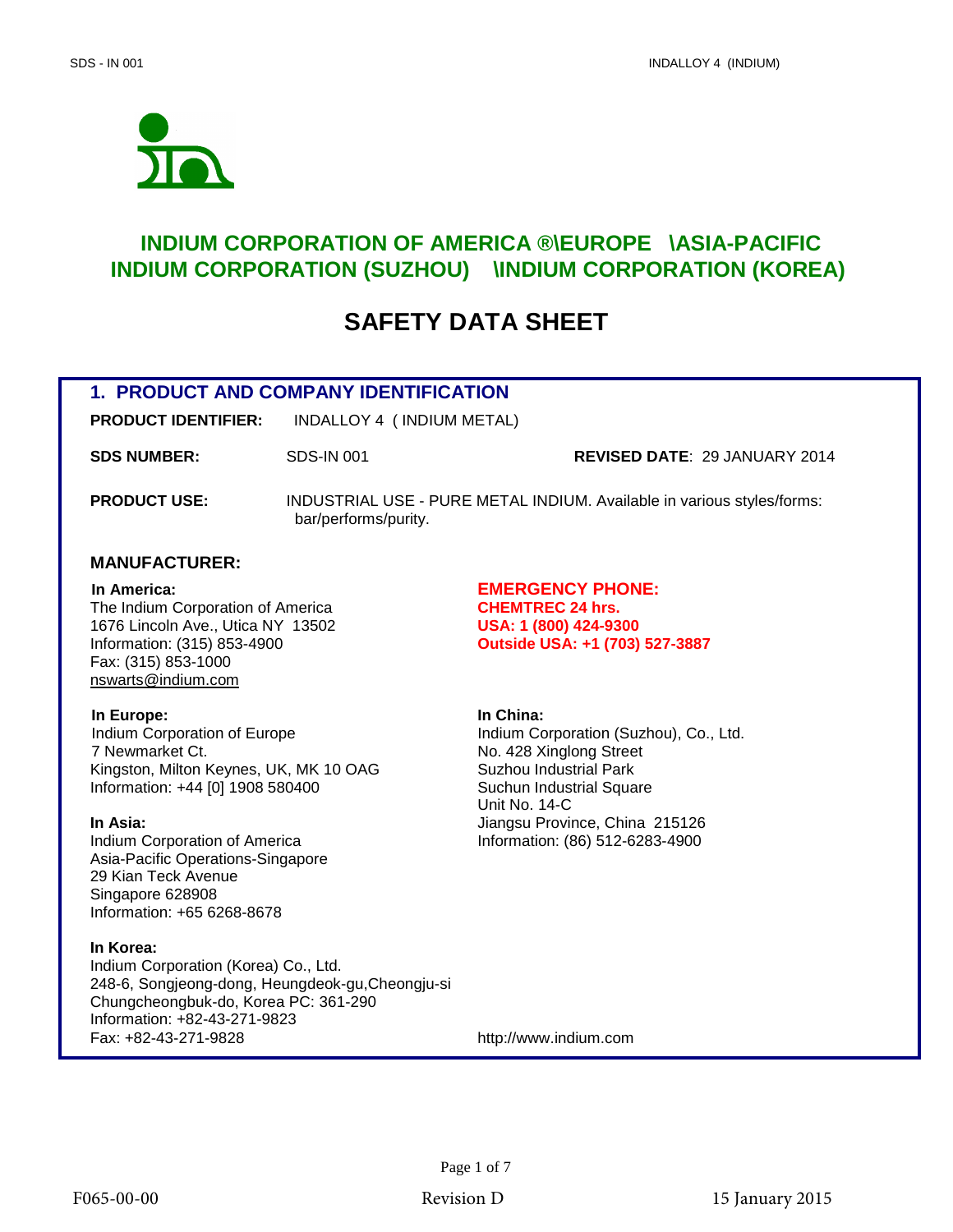

#### **POTENTIAL HEALTH EFFECTS:**

| <b>Eye Contact:</b>  | Contact with powered metal alloy or fume from molten metal may cause irritation. Severe eye<br>irritation/damage may result from hot molten metal being splashed into the eyes. Wear safety glasses<br>and face shield when working with molten metal. Dust may cause irritation. |
|----------------------|-----------------------------------------------------------------------------------------------------------------------------------------------------------------------------------------------------------------------------------------------------------------------------------|
| Ingestion:           | Ingestion of dust or fume may cause irritation. May be hazardous by ingestion.                                                                                                                                                                                                    |
| Inhalation:          | Inhalation of fume or dust may cause local irritation to the respiratory system. Inhalation of fume or<br>dust may be harmful.                                                                                                                                                    |
| <b>Skin Contact:</b> | Normal handling of metal form should not cause any adverse health effects.<br>Causes skin irritation. Hot molten metal may cause burns to the skin. Wear protective equipment<br>when handling molten metal.                                                                      |
| <b>Chronic:</b>      | Indium may cause damage to respiratory system. Kidney and liver damage from injection of indium<br>compounds has been reported based on limited animal testing. Target organs: teeth and gums                                                                                     |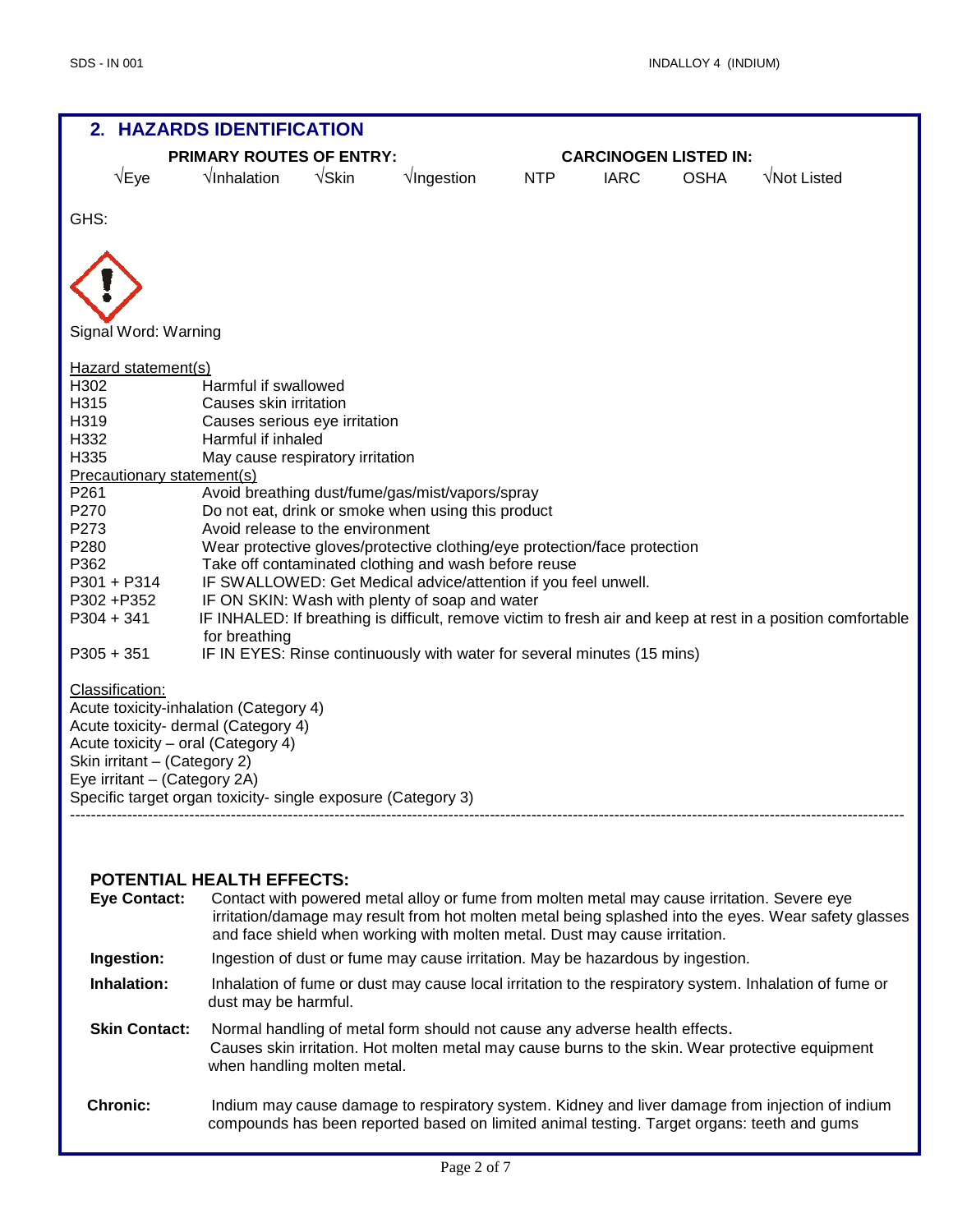**NOTE: The Indium Corporation does not recommend, manufacture, market or endorse any of its products for human consumption. Warning: This product contains a chemical known to the State of California to cause cancer and birth defects (or other reproductive harm). (Trace levels of lead not intentionally added as a metal product)**

| <b>3. COMPOSITION / INFORMATION ON INGREDIENTS</b> |        |                       |                                                                                     |
|----------------------------------------------------|--------|-----------------------|-------------------------------------------------------------------------------------|
| <b>Components</b>                                  | $%$ wt | <b>CAS Registry #</b> |                                                                                     |
| <b>INDIUM</b>                                      | 100    | 7440-74-6/231-180-0   |                                                                                     |
|                                                    |        |                       | PRODUCT DOES NOT CONTAIN ANY LISTED EU REACH SUBSTANCES OF VERY HIGH CONCERN (SVHC) |
| Symbol: Xn                                         |        | Risk Phrases:         | $R20/21/22$ N.E. = Not established                                                  |
|                                                    |        |                       |                                                                                     |

| <b>4. FIRST AID MEASURES</b> |                                                                                                                                                                               |  |  |
|------------------------------|-------------------------------------------------------------------------------------------------------------------------------------------------------------------------------|--|--|
| <b>Eye Contact:</b>          | Hold eyelids apart and flush eyes with plenty of tepid water for at least 15 minutes. Seek medical<br>attention if irritation persists.                                       |  |  |
| Ingestion:                   | If patient is conscious, ONLY induce vomiting as directed by trained personnel. NEVER give<br>anything by mouth to an unconscious person. Seek medical attention immediately. |  |  |
| Inhalation:                  | Remove to fresh air. If not breathing, give artificial respiration or oxygen by trained personnel.<br>Seek immediate medical attention.                                       |  |  |
| <b>Skin Contact:</b>         | Remove contaminated clothing. Wash affected area with soap and water. Wash clothing before<br>reuse. If irritation persists, obtain medical attention.                        |  |  |

# **5. FIRE FIGHTING MEASURES**

| <b>Flash Point:</b>                                                        | Not established. |                                                                                                         | Method:                                                                           | Not established. |                                                                                      |
|----------------------------------------------------------------------------|------------------|---------------------------------------------------------------------------------------------------------|-----------------------------------------------------------------------------------|------------------|--------------------------------------------------------------------------------------|
| <b>Auto-ignition Temperature:</b>                                          |                  |                                                                                                         | Not established.                                                                  |                  |                                                                                      |
| <b>Flammable Limits:</b>                                                   |                  |                                                                                                         | dust or powder may be flammable.                                                  |                  | Limits not established, not flammable. None combustible solid in bulk form, however, |
| <b>Extinguishing Media:</b>                                                |                  | Use extinguishers appropriate for the surrounding fire conditions, such as<br>carbon dioxide and water. |                                                                                   |                  |                                                                                      |
| <b>Special Fire Fighting</b><br>protective clothing.<br><b>Procedures:</b> |                  |                                                                                                         | Firefighters must wear NIOSH approved self-contained breathing apparatus and full |                  |                                                                                      |
| <b>Explosion Data - Sensitivity to:</b>                                    |                  |                                                                                                         | <b>Mechanical Impact:</b><br><b>Static Discharge:</b>                             |                  | Not established<br>Not established                                                   |

# **6. ACCIDENTAL RELEASE MEASURES**

**Spill or Leak Procedures:** Contain spill. If molten, cool to allow metal to solidify. If solid metal wear gloves, pick up and return to process. If dust, wear recommended personal protective equipment.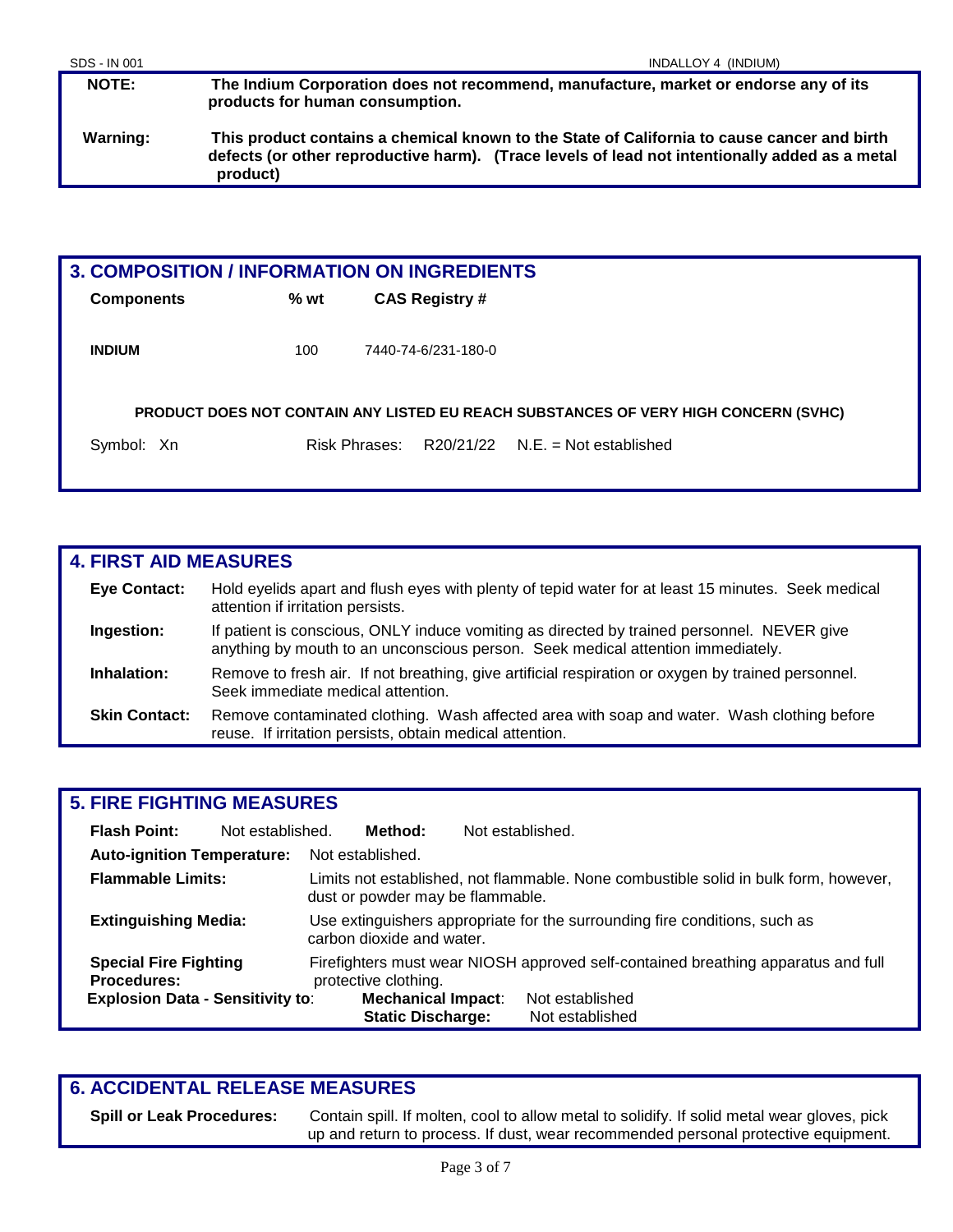DO NOT SWEEP. Use a vacuum, place in barrels and return to process if possible. Do not dispose of to any drain.

## **7. HANDLING AND STORAGE**

**Handling** Only dry metals should be added to molten bath. If working with molten metal, or exposed to **Precautions:** fume or dust, use appropriate personal protective equipment. Always thoroughly wash your hands after handling this product. DO NOT touch or rub eyes until hands are washed.

**Storage Precautions:** Store product in a cool, dry area away from incompatible materials.

# **8. EXPOSURE CONTROLS / PERSONAL PROTECTION**

| <b>Components</b>            | % wt                                                                                                                                                                                                                                                                                                                                                                                                                                                                                                                                                                                                                              | <b>CAS Registry #</b>                                                                                                                                                                                                                                                                                                                                                              | <b>PEL</b><br>mg/m <sup>3</sup> | <b>TLV-TWA</b><br>mg/m <sup>3</sup> | <b>TLV-STEL</b><br>mg/m <sup>3</sup> |
|------------------------------|-----------------------------------------------------------------------------------------------------------------------------------------------------------------------------------------------------------------------------------------------------------------------------------------------------------------------------------------------------------------------------------------------------------------------------------------------------------------------------------------------------------------------------------------------------------------------------------------------------------------------------------|------------------------------------------------------------------------------------------------------------------------------------------------------------------------------------------------------------------------------------------------------------------------------------------------------------------------------------------------------------------------------------|---------------------------------|-------------------------------------|--------------------------------------|
| <b>INDIUM</b>                | 100                                                                                                                                                                                                                                                                                                                                                                                                                                                                                                                                                                                                                               | 7440-74-6/231-180-0                                                                                                                                                                                                                                                                                                                                                                |                                 |                                     |                                      |
|                              |                                                                                                                                                                                                                                                                                                                                                                                                                                                                                                                                                                                                                                   | (US)                                                                                                                                                                                                                                                                                                                                                                               | 0.1                             | 0.1                                 | ۰                                    |
|                              |                                                                                                                                                                                                                                                                                                                                                                                                                                                                                                                                                                                                                                   | (EU)                                                                                                                                                                                                                                                                                                                                                                               |                                 | 0.1                                 | 0.3                                  |
|                              |                                                                                                                                                                                                                                                                                                                                                                                                                                                                                                                                                                                                                                   | (Canada)                                                                                                                                                                                                                                                                                                                                                                           |                                 | 0.1                                 | 0.3                                  |
|                              |                                                                                                                                                                                                                                                                                                                                                                                                                                                                                                                                                                                                                                   | (Singapore)                                                                                                                                                                                                                                                                                                                                                                        | 0.1                             |                                     | $\overline{\phantom{a}}$             |
|                              |                                                                                                                                                                                                                                                                                                                                                                                                                                                                                                                                                                                                                                   | (Mexico)                                                                                                                                                                                                                                                                                                                                                                           | 0.1                             |                                     | 0.3                                  |
|                              |                                                                                                                                                                                                                                                                                                                                                                                                                                                                                                                                                                                                                                   | (China)                                                                                                                                                                                                                                                                                                                                                                            | 0.1                             |                                     | 0.3                                  |
|                              |                                                                                                                                                                                                                                                                                                                                                                                                                                                                                                                                                                                                                                   |                                                                                                                                                                                                                                                                                                                                                                                    |                                 |                                     |                                      |
| <b>Engineering Controls:</b> |                                                                                                                                                                                                                                                                                                                                                                                                                                                                                                                                                                                                                                   | Exhaust ventilation is necessary to control any air contaminants such as dusts and<br>particulate. Avoid inhalation of dusts. Heating of material requires ventilation to keep<br>exposures to as low as possible.                                                                                                                                                                 |                                 |                                     |                                      |
| <b>Personal protection:</b>  |                                                                                                                                                                                                                                                                                                                                                                                                                                                                                                                                                                                                                                   |                                                                                                                                                                                                                                                                                                                                                                                    |                                 |                                     |                                      |
| Eyes:                        | for dusts.                                                                                                                                                                                                                                                                                                                                                                                                                                                                                                                                                                                                                        | Chemical safety glasses/goggles and face shield with molten metal. Safety glasses and/or goggles                                                                                                                                                                                                                                                                                   |                                 |                                     |                                      |
| <b>Respirator:</b>           | An approved air-purifying respirator with a HEPA particulate/fume cartridge is recommended when<br>contaminants are elevated or when there is a risk to exceed the permissible exposure levels. Grinding<br>and cutting applications require a full-face respirator for adequate protection. Dust mask is not<br>recommended in high exposure applications or when measurements or concentration levels are<br>unknown. When levels are unknown and dust is evident additional respiratory protection may be<br>required especially in confined areas. Unknown exposure should be measured to determine the<br>proper protection. |                                                                                                                                                                                                                                                                                                                                                                                    |                                 |                                     |                                      |
| Skin:                        | Rubber or heat resistant gloves, apron, boots, sleeve protectors may be necessary depending on<br>the type of work performed.                                                                                                                                                                                                                                                                                                                                                                                                                                                                                                     |                                                                                                                                                                                                                                                                                                                                                                                    |                                 |                                     |                                      |
| Other:                       | Lab coat, eye-wash fountain, in work area. Avoid the use of contact lenses in high fume/dust areas.                                                                                                                                                                                                                                                                                                                                                                                                                                                                                                                               |                                                                                                                                                                                                                                                                                                                                                                                    |                                 |                                     |                                      |
| Work/Hygienic                |                                                                                                                                                                                                                                                                                                                                                                                                                                                                                                                                                                                                                                   | Maintain good housekeeping. Clean up spills immediately. Wash hands thoroughly with soap and<br>water immediately upon leaving the work area. Refrain from eating or smoking in work areas.                                                                                                                                                                                        |                                 |                                     |                                      |
|                              |                                                                                                                                                                                                                                                                                                                                                                                                                                                                                                                                                                                                                                   | *Additional personal protective equipment may be required based on the type of work being<br>performed. Dusty areas will require additional protection including respiratory protection. Do not grind<br>material without proper engineering controls: ventilation equipment. Respiratory protection may be<br>required if ventilation is not adequate or in addition to controls. |                                 |                                     |                                      |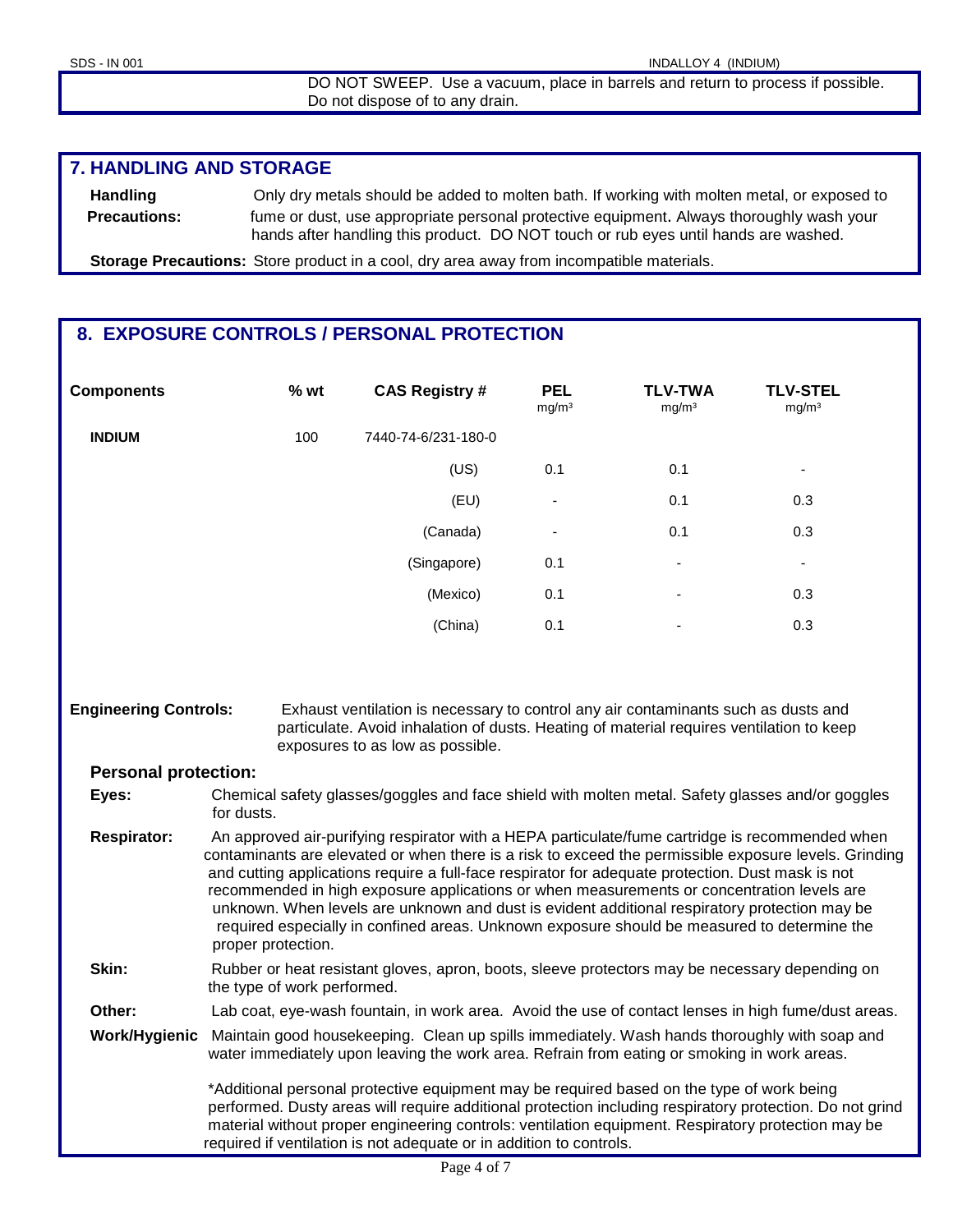# **9. PHYSICAL AND CHEMICAL PROPERTIES**

| Appearance:              | Lustrous silver-white metal,<br>soft, malleable and ductile | <b>Boiling Point:</b>       | 2080°C (3776°F) |
|--------------------------|-------------------------------------------------------------|-----------------------------|-----------------|
| Odor:                    | Odorless.                                                   | <b>Melting Point:</b>       | 156.7°C (314°F) |
| <b>Specific Gravity:</b> | 7.31 $q/cm3$                                                | pH:                         | Not applicable  |
| <b>Vapor Pressure:</b>   | $< 0.01$ mmHg @25C                                          | <b>Solubility in Water:</b> | Insoluble       |
| <b>Vapor Density:</b>    | (air=1) Not applicable.                                     | <b>Molecular Weight:</b>    | 114.82          |

| <b>10. STABILITY AND REACTIVITY</b>             |                                                                                   |  |  |
|-------------------------------------------------|-----------------------------------------------------------------------------------|--|--|
| General:                                        | Stable.                                                                           |  |  |
| <b>Conditions to Avoid:</b>                     | Not established.                                                                  |  |  |
| <b>Incompatible Materials:</b>                  | Avoid contact with acids, sulfur or oxidizing agents. Ignites and incandesces on  |  |  |
|                                                 | heating with sulfur.                                                              |  |  |
| Hazardous Decomposition /<br><b>Combustion:</b> | Harmful organic fumes and toxic oxide fumes may form at elevated<br>temperatures. |  |  |
| <b>Hazardous Polymerization:</b>                | Will not occur.                                                                   |  |  |

#### **11. TOXICOLOGICAL INFORMATION**

|                               | Carcinogenicity Listing: National Testing Program (NTP):                                       | No  |
|-------------------------------|------------------------------------------------------------------------------------------------|-----|
|                               | <b>Occupational Safety &amp; Health Administration (OSHA):</b>                                 | No. |
|                               | U.N. International Agency for Research on Cancer (IARC): No                                    |     |
| <b>LD50:</b> Not established. | <b>LC50:</b> Not established.                                                                  |     |
|                               | <b>Other:</b> Chronic Toxicity: Over-exposure to fumes may cause respiratory tract irritation. |     |

Specific target organ toxicity- single exposure (Category 3)- May cause respiratory irritation.

Target organs: teeth and gums

**See NIOSH RTECS Number: NL1050000** 

# **12. ECOLOGICAL INFORMATION**

Product not tested.

# **13. DISPOSAL CONSIDERATION**

**Waste Disposal Method:** Scrap indium metal alloy has value. Contact a commercial reclaimer for recycling. Otherwise, dispose of in accordance with all Federal, State and Local environmental regulations. In Europe follow the Special Waste Regulations.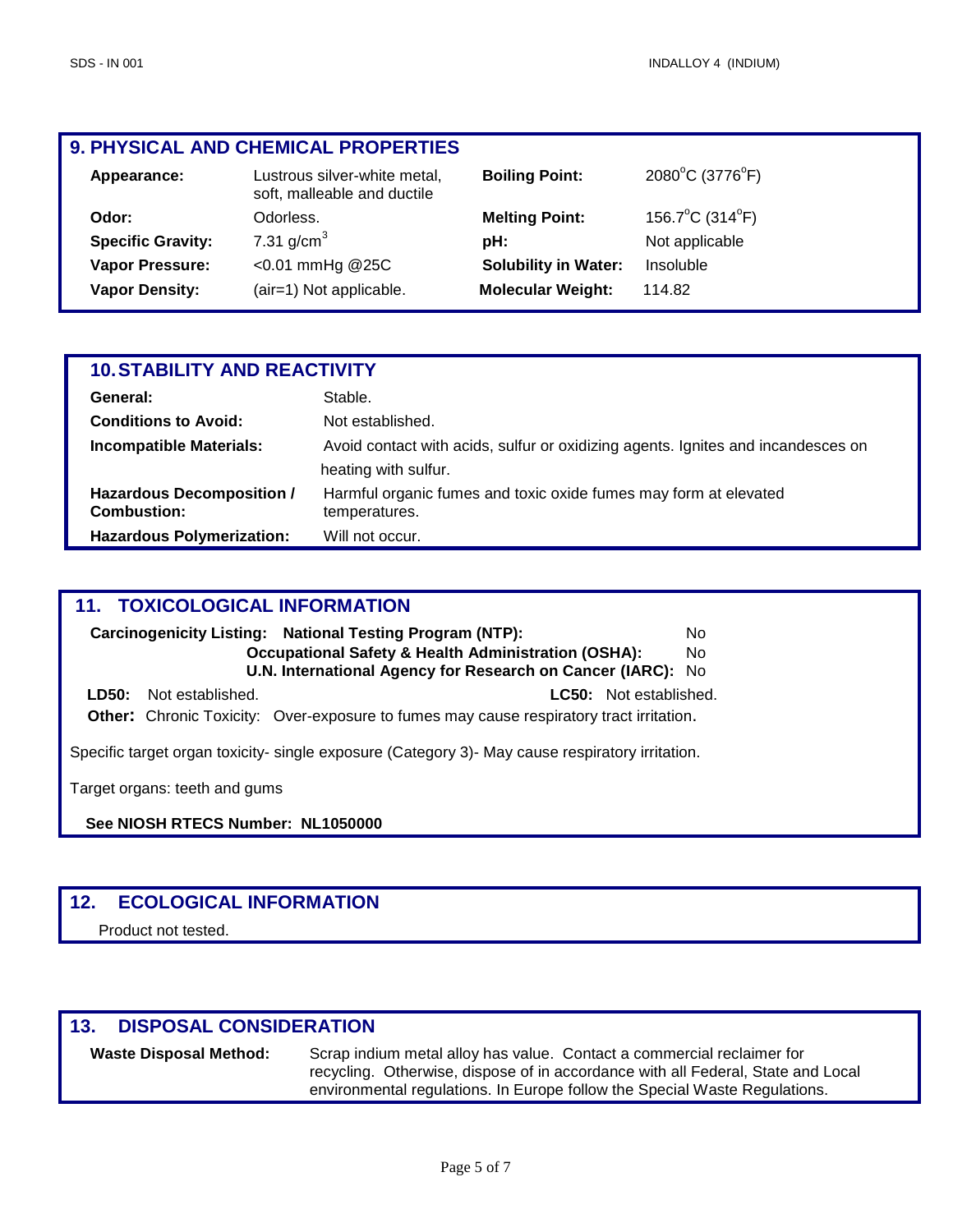#### **14. TRANSPORT INFORMATION**

Transport in accordance with applicable regulations and requirements. Not regulated under US DOT (United States Department of Transportation). Non-hazardous under all shipping modes.

UN – none. Marine Pollutant: No

North American Emergency Guide Book – Not applicable

## **15. REGULATORY INFORMATION**

The information in this Material Safety Data Sheet meets the requirements of the United States Occupational Safety and Health Act and regulations promulgated hereunder (29 CFR 1910.1200 ET. SEQ.).

This product has been classified in accordance with the hazard criteria of the Canadian Controlled Products Regulation (CPR).

WHMIS: Not specifically classified.

This product has been classified in accordance with the guidelines set by the Dept of Industrial Health of the Republic of Singapore.

This product has been classified in accordance with Mexican regulations NOM-018-STPS-2000 and NOM-010-STPS-1999.

Information on exposure levels in China is from regulation document GBZ2-2002 Occupational Exposure Limit for Hazardous Agents in the Workplace.

Japanese Pollution Release and Transfer Registration (PRTR) #44 as of September 2009

SARA 313 Listing - 40 CFR 372.65 None

All ingredients are listed on the US EPA TSCA Inventory.

Ingredients are listed on the Philippines, Korean, EU, Japanese and China Chemical Inventories.

California Prop 65: Warning: This product contains a chemical (s) known to the State of California to cause cancer and birth defects (or other reproductive harm). (Trace levels of lead not intentionally added).

Ingredients are listed on the Canadian Domestic Substance List.

Right To Know Lists: State of Pennsylvania, New Jersey, Massachusetts.

EC Classification, Packaging and Labeling Requirements:

Symbol and Hazard Classification of Product:

#### Xn

#### **Risk Phrases:**

R20/21/22 Harmful by inhalation, in contact with skin and if swallowed

#### **Safety Phrases:**

| S20/21              | When using do not eat, drink or smoke                                  |
|---------------------|------------------------------------------------------------------------|
| S23                 | Do not breathe fumes/gas/vapor/spray                                   |
| S <sub>24</sub> /25 | Avoid contact with skin and eyes                                       |
| S36/37/39           | Wear suitable protective clothing, gloves and eye/face protection      |
| S28                 | After contact with skin wash immediately with plenty of soap and water |